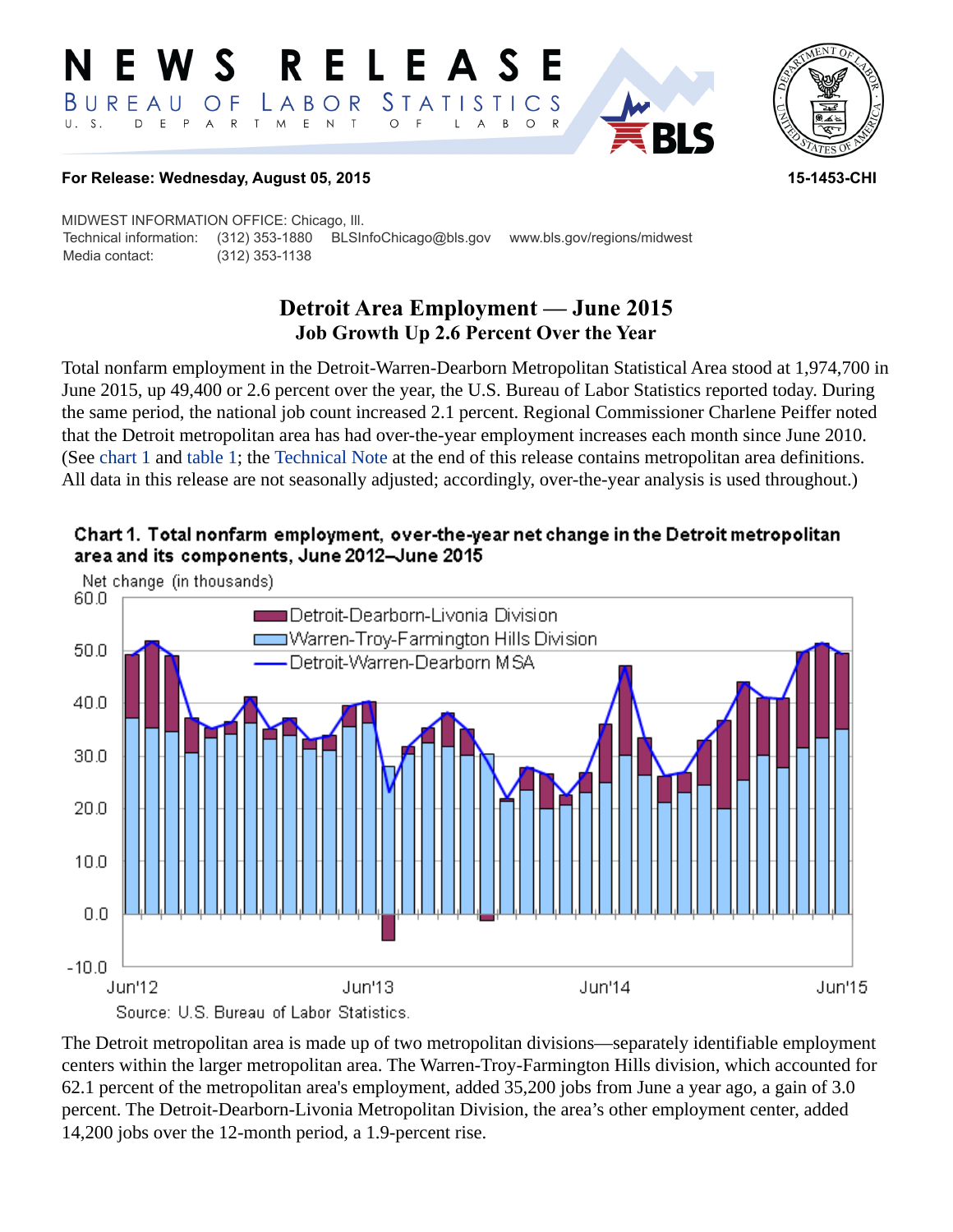## **Industry employment**

The largest over-the-year employment increase in the Detroit metropolitan area in June 2015 was in professional and business services, the area's largest supersector, up 11,900 or 3.2 percent. The bulk of this gain occurred in the Warren division which added 10,400 jobs over the year. Nationwide, employment in professional and business services rose 3.5 percent from the previous June. (See [chart 2.](#page-1-0))

Education and health services experienced the second largest increase in the Detroit area, adding 10,100 jobs, a 3.4-percent gain from June a year ago. Both of Detroit's metropolitan divisions posted employment gains in this supersector, with the Detroit division adding 6,500 jobs (5.1 percent) and the Warren division adding 3,600 jobs (2.1 percent) over the year. Nationally, employment in the education and health services supersector increased 2.7 percent from June 2014.

#### <span id="page-1-0"></span>Chart 2. Total nonfarm and selected industry supersector employment, over-the-year percent change, United States and the Detroit metropolitan area, June 2015



Percent change

Source: U.S. Bureau of Labor Statistics.

Mining, logging, and construction experienced the third largest employment gain in the Detroit area, up 10,000 from June 2014 to June 2015. The 15.3-percent rate of job growth was the highest among the local area supersectors that posted annual employment gains from June a year ago. While both divisions added jobs, the rate of job growth in Warren (18.0 percent) was faster-paced than that of Detroit (9.5 percent).

Two other supersectors gained more than 7,500 jobs over the year in the local area. Manufacturing added 8,500 jobs, up 3.5 percent from the previous June. Nationwide, manufacturing employment grew by 1.3 percent. Trade, transportation, and utilities, Detroit's second largest supersector, gained 7,700 jobs, a 2.2 percent increase. Nationally, the rate of job growth for this supersector was 2.0 percent.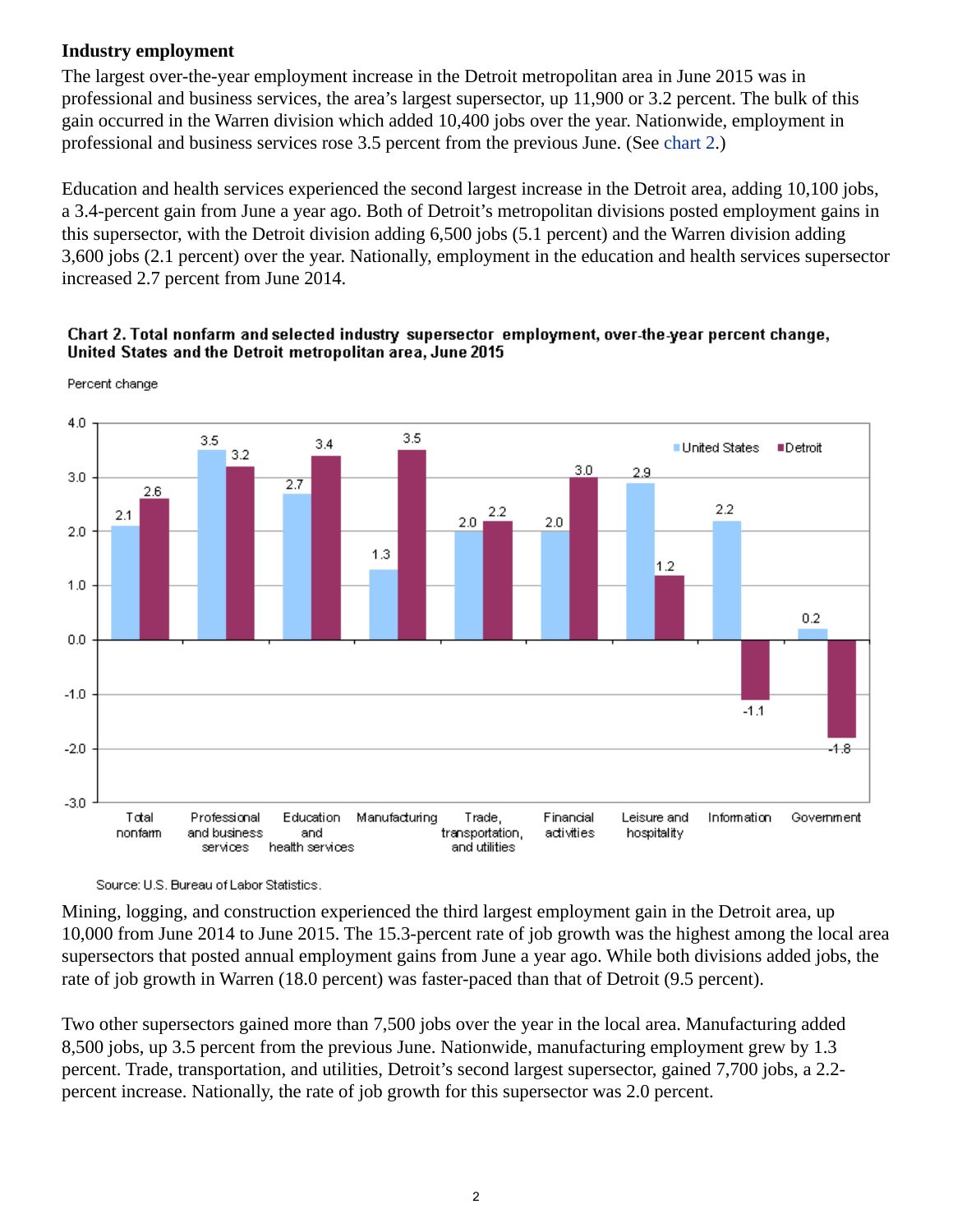Locally, financial activities added 3,200 jobs for a gain of 3.0 percent while leisure and hospitality employment rose by 2,400 or 1.2 percent. Nationwide, employment in financial activities increased 2.0 percent and leisure and hospitality employment rose 2.9 percent from June 2014.

Government lost 3,400 jobs in the local area from June 2014 to June 2015. The Warren division lost 1,800 jobs (-1.8 percent) and the Detroit division lost 1,600 jobs (-1.9 percent). The local area's rate of job decline in this supersector, at 1.8 percent, compared to a 0.2-percent rate of job growth nationwide.

**Metropolitan area employment data for July 2015 are scheduled to be released on Tuesday, September 1, 2015.**

## **Technical Note**

<span id="page-2-0"></span>This release presents nonfarm payroll employment estimates from the Current Employment Statistics (CES) program. The CES survey is a Federal-State cooperative endeavor between State employment security agencies and the Bureau of Labor Statistics.

**Definitions.** Employment data refer to persons on establishment payrolls who receive pay for any part of the pay period which includes the 12th of the month. Persons are counted at their place of work rather than at their place of residence; those appearing on more than one payroll are counted on each payroll. Industries are classified on the basis of their principal activity in accordance with the 2012 version of the North American Industry Classification System.

**Method of estimation.** The employment data are estimated using a "link relative" technique in which a ratio (link relative) of current-month employment to that of the previous month is computed from a sample of establishments reporting for both months. The estimates of employment for the current month are obtained by multiplying the estimates for the previous month by these ratios. Small-domain models are used as the official estimators for approximately 39 percent of CES published series which have insufficient sample for direct sample-based estimates.

**Annual revisions.** Employment estimates are adjusted annually to a complete count of jobs, called benchmarks, derived principally from tax reports which are submitted by employers who are covered under state unemployment insurance (UI) laws. The benchmark information is used to adjust the monthly estimates between the new benchmark and the preceding one and also to establish the level of employment for the new benchmark month. Thus, the benchmarking process establishes the level of employment, and the sample is used to measure the month-to-month changes in the level for the subsequent months.

**Reliability of the estimates.** The estimates presented in this release are based on sample survey and administrative data and thus are subject to sampling and other types of errors. Sampling error is a measure of sampling variability—that is, variation that occurs by chance because a sample rather than the entire population is surveyed. Survey data are also subject to nonsampling errors, such as those which can be introduced into the data collection and processing operations. Estimates not directly derived from sample surveys are subject to additional errors resulting from the special estimation processes used. The sums of individual items may not always equal the totals shown in the same tables because of rounding.

**Employment estimates.** Measures of sampling error for state CES data at the supersector level are available on the BLS Web site at [www.bls.gov/sae/790stderr.htm](https://www.bls.gov/sae/790stderr.htm). Information on recent benchmark revisions for states is available at [www.bls.gov/sae/.](https://www.bls.gov/sae/)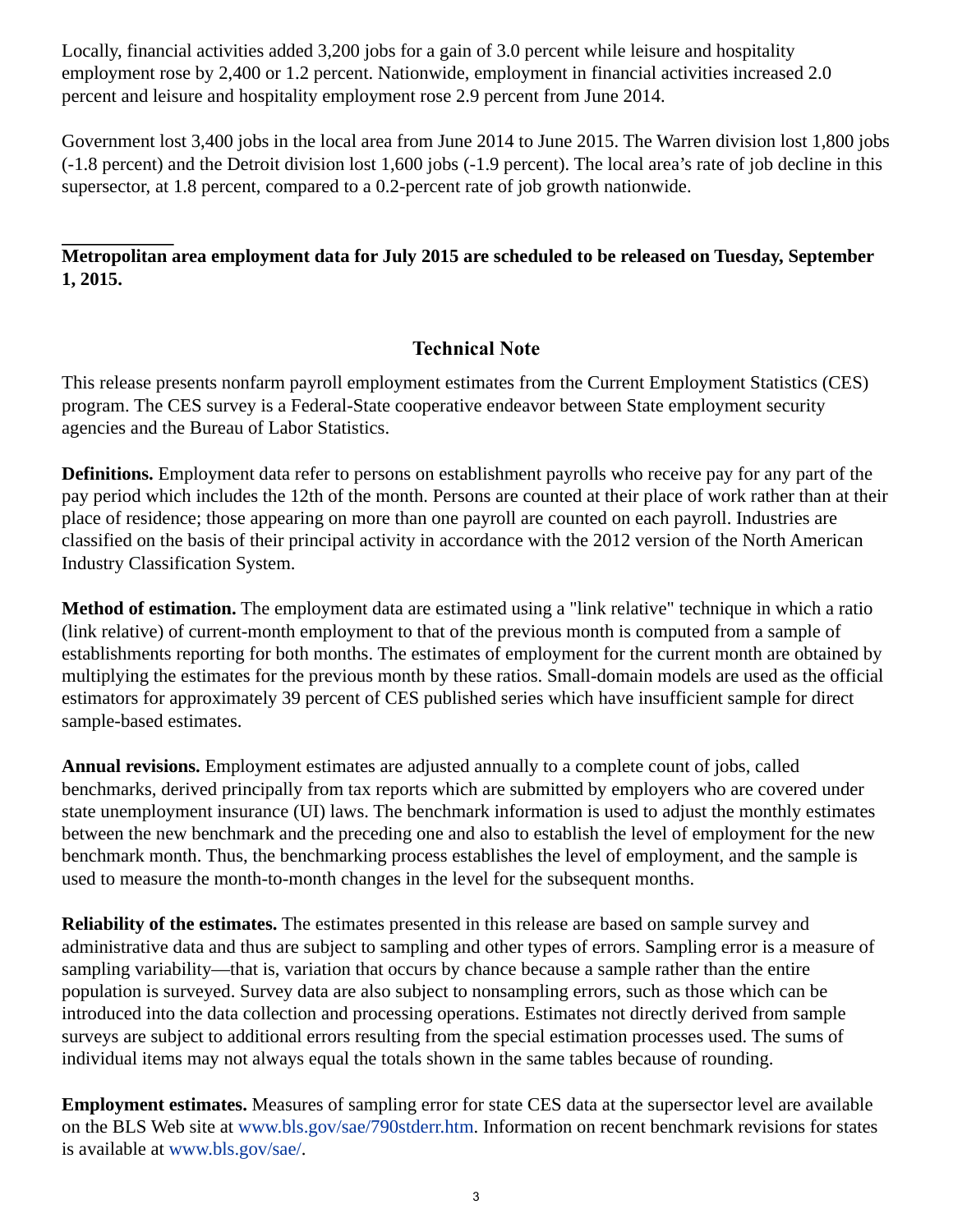**Area definitions.** The substate area data published in this release reflect the delineations issued by the U.S. Office of Management and Budget on February 28, 2013. A detailed list of the geographic definitions is available at [www.bls.gov/lau/lausmsa.htm](https://www.bls.gov/lau/lausmsa.htm).

The **Detroit-Warren-Dearborn, Mich. Metropolitan Statistical Area (MSA)** includes Lapeer, Livingston, Macomb, Oakland, St. Clair, and Wayne Counties in Michigan.

- The **Detroit-Dearborn-Livonia, Mich. Metropolitan Division (MD)** includes Wayne County in Michigan.
- The **Warren-Troy-Farmington Hills, Mich. Metropolitan Division (MD)** includes Lapeer, Livingston, Macomb, Oakland, and St. Clair Counties in Michigan.

## **Additional information**

More complete information on the technical procedures used to develop these estimates and additional data appear in Employment and Earnings, which is available online at [www.bls.gov/opub/ee/home.htm](https://www.bls.gov/opub/ee/home.htm). Industry employment data for states and metropolitan areas from the Current Employment Statistics program are also available in the above mentioned news releases and from the Internet at [www.bls.gov/sae/](https://www.bls.gov/sae/).

Information in this release will be made available to sensory impaired individuals upon request. Voice phone: (202) 691-5200; Federal Relay Service: (800) 877-8339.